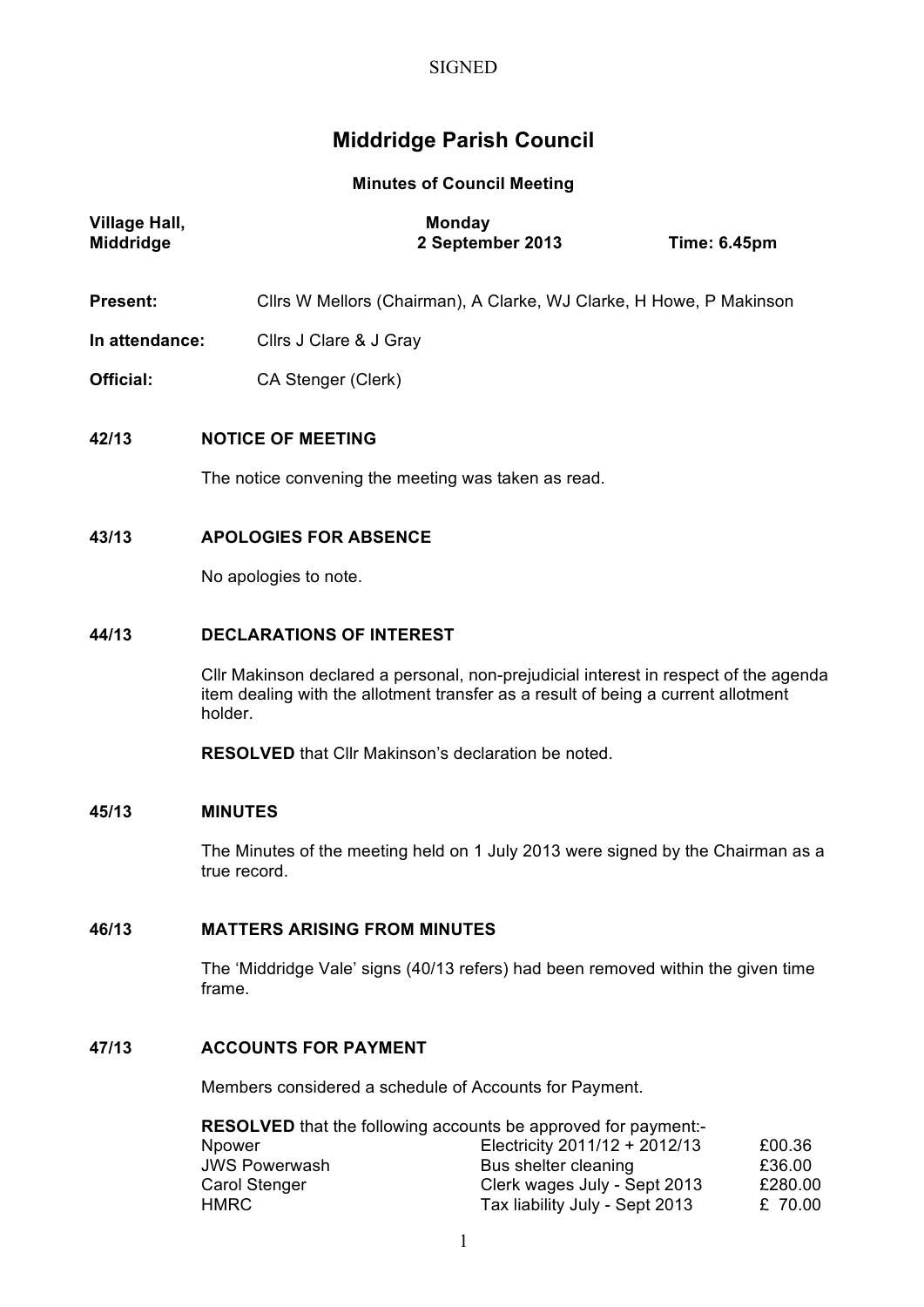#### SIGNED

# **48/13 GROUNDS MAINTENANCE & GENERAL REPAIRS**

i) Herbicide treatment of greens

The issue was discussed and agreed that only the main green and docks area would be treated.

**RESOLVED** that the Clerk contact Ian Hayman to confirm decision.

ii) Damage to green by refuse lorries

Cllr A Clarke had contacted 2 officers from the 'refuse' department who were happy to comply with the request not to use that part of the road. Cllr A Clarke also requested reparation of the damage caused and this was agreed, but no action had been taken to date.

**RESOLVED** to monitor the issue.

iii) Dog litter bin

Cllr A Clarke had contacted DCC regarding a damaged dog litter bin in the Docks area. This bin has now gone altogether. The Neighbourhood Warden who attended the preceding PACT meeting, Rachel, had agreed to chase this issue up.

iv) Parish Walkabout

Cllrs Clare, Grey (along with Cllr Dixon who was not present) suggested a parish 'walkabout' with members and residents to view any issues.

**RESOLVED** that the Clerk inform members and residents of date and time once it was confirmed

v) War memorial

The issue of obtaining a grant to clean/restore the war memorial was discussed.

**RESOLVED** that the Clerk contact relevant organisations to request quotes for general cleaning/restoration, with a view to applying for grants in the future.

vi) Millennium Hedgerow

Cllr A Clarke provided details of a contact for the Durham Hedgerow Partnership. The Clerk also had contact details for Groundwork Trust and Jonathon Pounder.

**RESOLVED** that the Clerk contact all and provide details, maps and request quotes.

### **49/13 PROPOSED DISPOSAL OF ALLOTMENTS BY DURHAM COUNTY COUNCIL, MIDDRIDGE**

Cllr A Clarke had attended a meeting with Keith Batey from DCC, members of the Allotment Association and Cllrs Grey and Dixon regarding the issue of ownership of the allotment entrance.

Cllr Mellors had requested information on history of allotments and was informed that there were allotments on the rear land until 1960's. Cllr Mellors stated that this information changes the status of the land.

Keith Batey, DCC, had sent an email detailing the options available regarding the rear land, which didn't include anything new. Cllrs Grey and Clare stated they would contact Gerard Darby, Deborah Jobling and Keith Batey to discuss the issue further.

**RESOLVED** that the Clerk contact Keith Batey, informing him of members' disappointment with his response.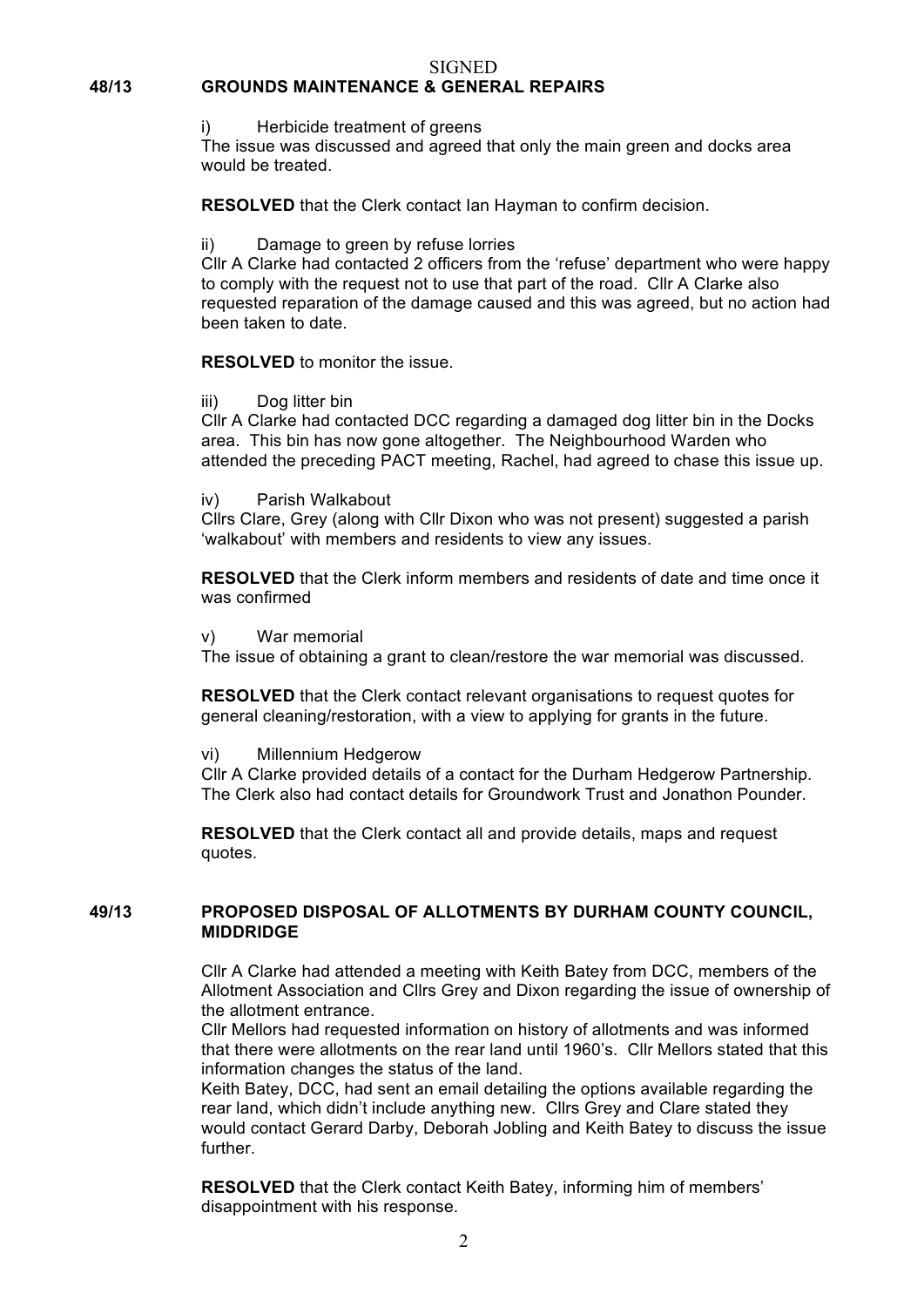#### **50/13 PLANNING APPLICATIONS**

There were no new applications to be noted.

#### **51/13 CHILDREN'S' PLAY AREA**

Consideration was given to the Clerk's monthly inspection report regarding the condition of the play area and equipment. The lifting of the corner of the flooring was still an issue. The quote for cleaning of the moss was considered and agreed.

**RESOLVED** that the Clerk contact Ian Hayman to confirm the moss removal and ask that he also look at repairing the flooring.

### **52/13 C35 NEWTON AYCLIFFE TO SHILDON ROAD-TRAFFIC CALMING**

Keith Jameson had responded with a negative email. However, Cllr Grey had spoken to the team and Middridge had been added to the speed visor rota.

**RESOLVED** that the Clerk contact Keith Jameson to advise that members were disappointed with his response and were intending to pursue the issue further, and that Cllr Mellors look into the legal issues of road speeds.

#### **53/13 NEIGHBOURHOOD PLAN**

Progress of the Neighbourhood Plan was considered – questionnaires had been delivered by hand to all residents and a collection plan was agreed. Steve Ragg, CDALC, had suggested a Neighbourhood Plan Working Group. Information on applying for funding from Locality was discussed.

**RESOLVED** that a separate meeting would be held to complete the Locality funding application, and that the Clerk would contact Steve Ragg to confirm interest in the Working Group.

#### **54/13 APPLICATION BY CHURCH COMMISSIONERS**

The application by the Church Commissioners to enter a unilateral notice for land in the 'Docks' area was discussed.

**RESOLVED** that the Clerk complete UN4 form to dispute the application.

#### **55/13 REMEMBRANCE SUNDAY**

It was agreed to purchase the usual wreath.

**RESOLVED** that Cllr Clarke organise the wreath and service.

#### **56/13 GAMP FEEDBACK**

The next forum meeting is to be held at the Youth Centre, Newton Aycliffe on Saturday 23 November.